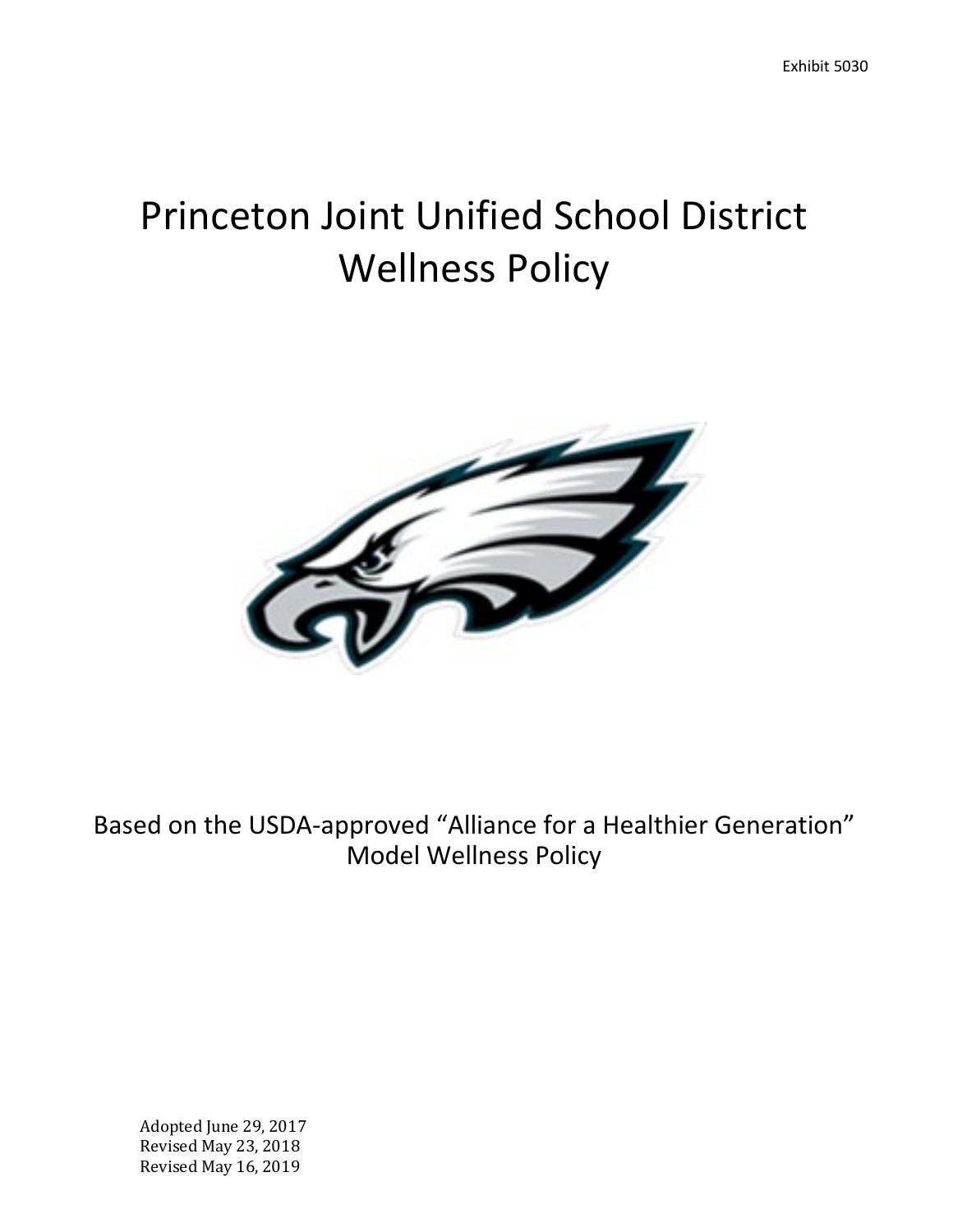# **Table of Contents**

| Wellness Policy Implementation, Monitoring,<br>Accountability, and Community Engagement 4 |  |
|-------------------------------------------------------------------------------------------|--|
|                                                                                           |  |
|                                                                                           |  |
| Other Activities that Promote Student Wellness 13                                         |  |
|                                                                                           |  |
|                                                                                           |  |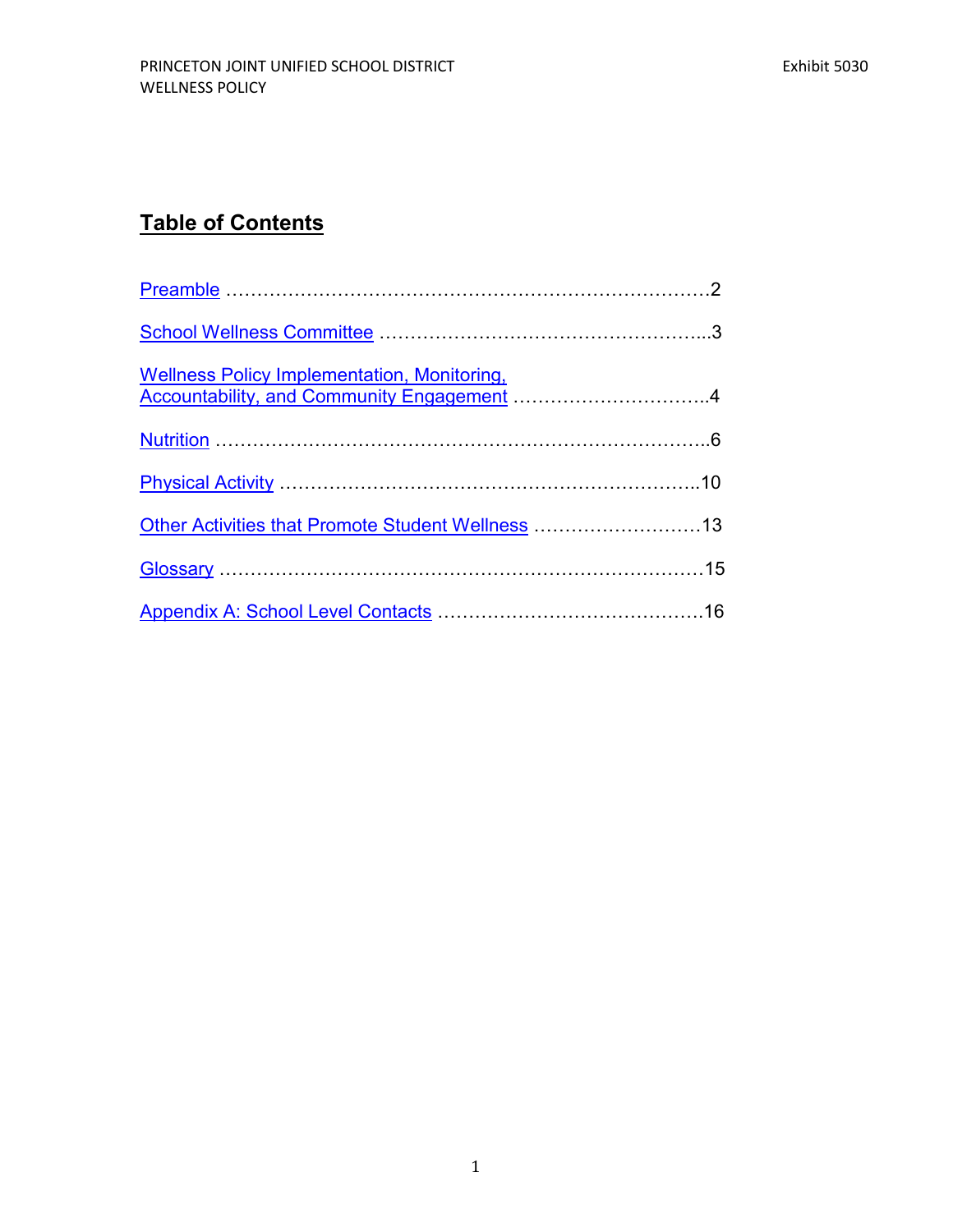# <span id="page-2-0"></span>**Preamble**

In accordance with Federal civil rights law and U.S. Department of Agriculture (USDA) civil rights regulations and policies, the USDA, its Agencies, offices, and employees, and institutions participating in or administering USDA programs are prohibited from discriminating based on race, color, national origin, sex, disability, age, or reprisal or retaliation for prior civil rights activity in any program or activity conducted or funded by USDA.

Persons with disabilities who require alternative means of communication for program information (e.g. Braille, large print, audiotape, American Sign Language, etc.), should contact the Agency (State or local) where they applied for benefits. Individuals who are deaf, hard of hearing or have speech disabilities may contact USDA through the Federal Relay Service at (800) 877-8339. Additionally, program information may be made available in languages other than English.

<span id="page-2-1"></span>To file a program complaint of discrimination, complete the USDA Program Discrimination Complaint Form, (AD-3027) found online at:

<span id="page-2-4"></span><span id="page-2-3"></span><span id="page-2-2"></span>[http://www.ascr.usda.gov/complaint\\_filing\\_cust.html](http://www.ascr.usda.gov/complaint_filing_cust.html)  $\Box$ , and at any USDA office, or write a letter addressed to USDA and provide in the letter all of the information requested in the form. To request a copy of the complaint form, call (866) 632-9992. Submit your completed form or letter to USDA by:

<span id="page-2-6"></span><span id="page-2-5"></span>(1) mail: U.S. Department of Agriculture Office of the Assistant Secretary for Civil Rights 1400 Independence Avenue, SW Washington, D.C. 20250-9410;

<span id="page-2-8"></span><span id="page-2-7"></span>(2) fax: (202) 690-7442; or

<span id="page-2-10"></span><span id="page-2-9"></span>(3) email: **[program.intake@usda.gov](mailto:program.intake@usda.gov)**.

<span id="page-2-11"></span>This institution is an equal opportunity provider.

<span id="page-2-13"></span><span id="page-2-12"></span>Princeton Joint Unified School District (hereto referred to as the District) is committed to the optimal development of every student. The District believes that for students to have the opportunity to achieve personal, academic, developmental, and social success, we need to create positive, safe, and health-promoting learning environments at every level, in every setting, throughout the school year.

<span id="page-2-14"></span>Research shows that two components, good nutrition and physical activity before, during, and after the school day, are strongly correlated with positive student outcomes. For example, student participation in the U.S. Department of Agriculture's (USDA) School Breakfast Program is associated with higher grades and standardized test scores, lower absenteeism, and better performance on cognitive tasks.<sup>[1](#page-2-1),[2](#page-2-2)[,3](#page-2-3),[4](#page-2-4),[5,](#page-2-5)[6,](#page-2-6)[7](#page-2-7)</sup> Conversely, less-than-adequate consumption of specific foods including fruits, vegetables, and dairy products, is associated with lower grades among students.<sup>[8,](#page-2-8)[9,](#page-2-9)[10](#page-2-10)</sup> In addition, students who are physically active through active transport to and from school, recess, physical activity breaks, high-quality physical education, and extracurricular activities – do better academically.[11,](#page-2-11)[12](#page-2-12),[13](#page-2-13),[14](#page-2-14)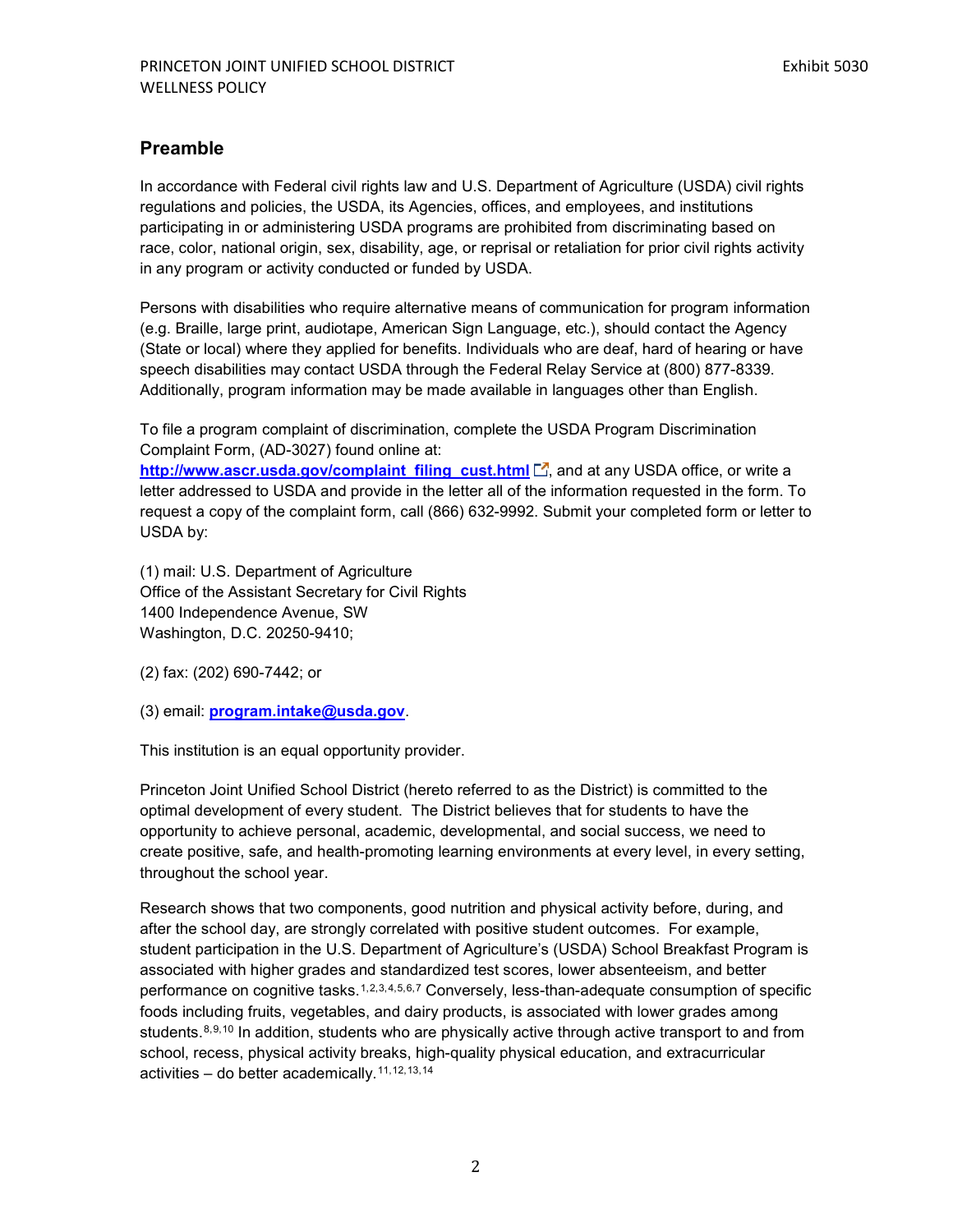This policy outlines the District's approach to ensuring environments and opportunities for all students to practice healthy eating and physical activity behaviors throughout the school day while minimizing commercial distractions. Specifically, this policy establishes goals and procedures to ensure that:

- Students in the District have access to healthy foods throughout the school day—both through reimbursable school meals and other foods available throughout the school campus—in accordance with Federal and state nutrition standards;
- Students receive quality nutrition education that helps them develop lifelong healthy eating behaviors;
- Students have opportunities to be physically active before, during, and after school;
- Schools engage in nutrition and physical activity promotion and other activities that promote student wellness;
- School staff are encouraged and supported to practice healthy nutrition and physical activity behaviors in and out of school;
- The community is engaged in supporting the work of the District in creating continuity between school and other settings for students and staff to practice lifelong healthy habits; and
- The District establishes and maintains an infrastructure for management, oversight, implementation, communication about, and monitoring of the policy and its established goals and objectives.

This policy applies to all students, staff, and schools in the District.

- *The District will coordinate the wellness policy with other aspects of school management, including the District's School Improvement Plan, when appropriate.*
- **NOTE: Will also include any relevant data or statistics from state or local sources supporting** *the need for establishing and achieving the goals in this policy.*

# <span id="page-3-0"></span>**I. School Wellness Committee**

# *Committee Role and Membership*

The District will convene a representative district wellness committee (DWC) within the School Site Council that meets at least four times per year to establish goals for and oversee school health and safety policies and programs, including development, implementation, and periodic review and update of this district-level wellness policy (heretofore referred as "wellness policy").

The DWC membership will represent both school levels (Princeton Elementary and Princeton Jr/Sr High School) and include (to the extent possible), but not be limited to: parents and caregivers; students; representatives of the school nutrition program; physical education teachers; health education teachers; school health professionals (ex., health education teachers, school health services staff [i.e., nurses, physicians, dentists, health educators, and other allied health personnel who provide school health services], and mental health and social services staff [i.e., school counselors, psychologists, social workers, or psychiatrists]; school administrators (ex., superintendent, principal, vice principal), school board members; health professionals (ex., dietitians, doctors, nurses, dentists); and the general public. To the extent possible, the DWC will include representatives from each school building and reflect the diversity of the community.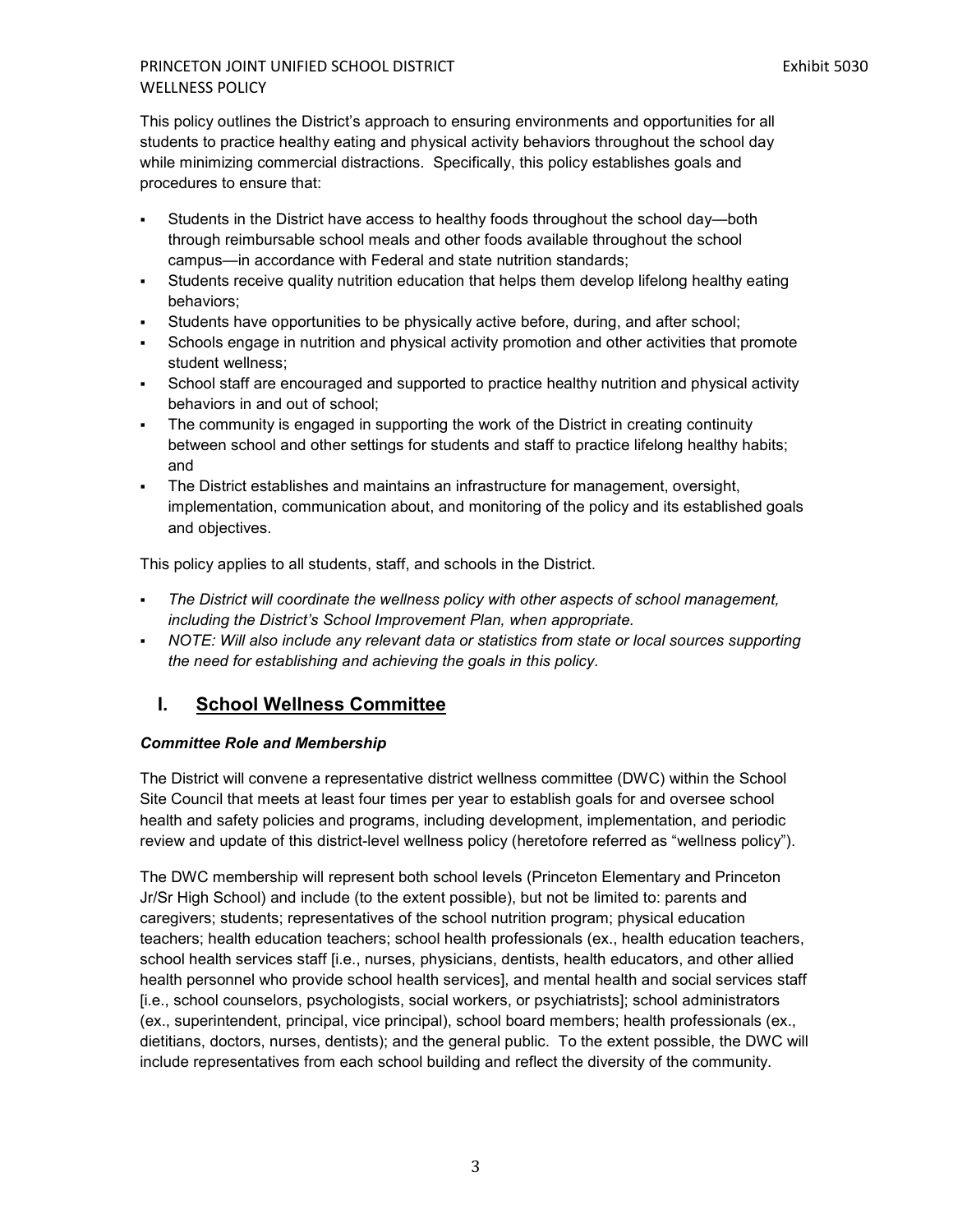#### *Leadership*

The Superintendent or designee(s) will convene the DWC and facilitate development of and updates to the wellness policy, and will ensure each school's compliance with the policy.

| Name           | Title                    | Email address       | Role                               |
|----------------|--------------------------|---------------------|------------------------------------|
| Korey Williams | Superintendent/Principal | kwilliams@pjusd.org | School Wellness Policy Coordinator |
|                |                          |                     |                                    |
|                |                          |                     |                                    |
|                |                          |                     |                                    |

# <span id="page-4-0"></span>**II. Wellness Policy Implementation, Monitoring, Accountability, and Community Engagement**

#### *Implementation Plan*

The District will develop and maintain a plan for implementation to manage and coordinate the execution of this wellness policy. The plan delineates roles, responsibilities, actions, and timelines specific to each school, and includes information about who will be responsible to make what change, by how much, where, and when, as well as specific goals and objectives for nutrition standards for all foods and beverages available on the school campus, food and beverage marketing, nutrition promotion and education, physical activity, physical education, and other school-based activities that promote student wellness. It is recommended that the school use the [Healthy Schools Program online tools](http://www.schools.healthiergeneration.org/) to complete a school level assessment based on the Centers for Disease Control and Prevention's School Health Index, create an action plan that fosters implementation, and generate an annual progress report.

This wellness policy and the progress reports can be found at: www.pjusd.org.

#### *Recordkeeping*

The District will retain records to document compliance with the requirements of the wellness policy at the District Office. Documentation maintained in this location will include but will not be limited to:

- **The written wellness policy;**
- Documentation demonstrating compliance with community involvement requirements, including (1) Efforts to actively solicit DWC membership from the required stakeholder groups; and (2) These groups' participation in the development, implementation, and periodic review and update of the wellness policy;
- Documentation of annual policy progress reports for each school under its jurisdiction; and
- Documentation of the triennial assessment\* of the policy for each school under its jurisdiction;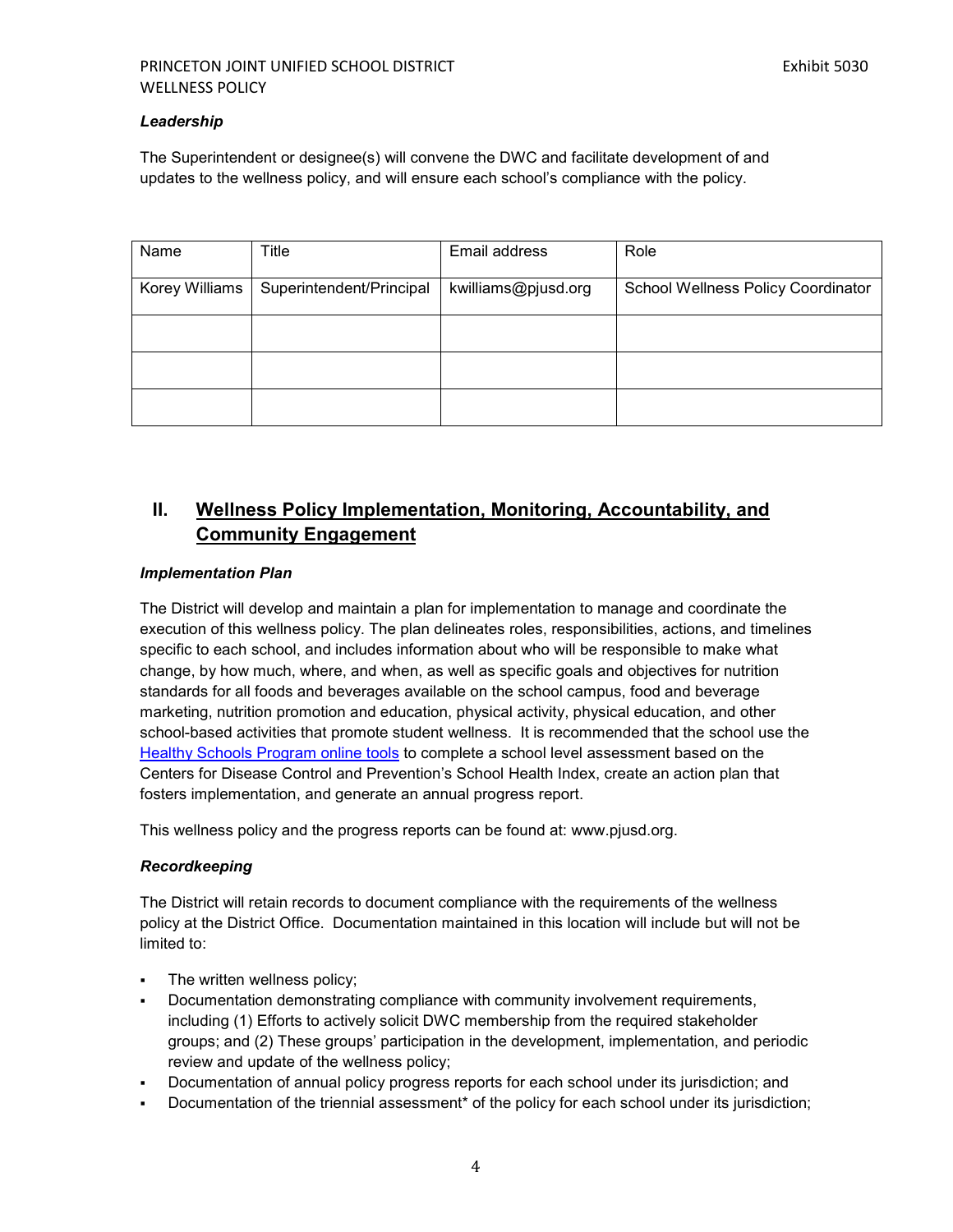Documentation demonstrating compliance with public notification requirements, including: (1) Methods by which the wellness policy, annual progress reports, and triennial assessments are made available to the public; and (2) Efforts to actively notify families about the availability of wellness policy.

# *Annual Progress Reports*

The District will compile and publish an annual report to share basic information about the wellness policy and report on the progress of the schools within the district in meeting wellness goals. This annual report will be published around the same time each year in June, and will include information from each school within the District. This report will include, but is not limited to:

- The website address for the wellness policy and/or how the public can receive/access a copy of the wellness policy;
- A description of each school's progress in meeting the wellness policy goals;
- A summary of each school's events or activities related to wellness policy implementation;
- The name, position title, and contact information of the designated District policy leader(s) identified in Section I; and
- Information on how individuals and the public can get involved with the DWC or SWC.

The annual report will be available in English only.

The District will actively notify households/families of the availability of the annual report.

The DWC, will establish and monitor goals and objectives for the District's schools, specific and appropriate for each instructional unit (elementary or secondary OR elementary, middle, and high school, as appropriate), for each of the content-specific components listed in Sections III-V of this policy.

# *Triennial Progress Assessments*

At least once every three years, the District will evaluate compliance with the wellness policy to assess the implementation of the policy and include:

- The extent to which schools under the jurisdiction of the District are in compliance with the wellness policy;
- The extent to which the District's wellness policy compares to the Alliance for a Healthier Generation's model wellness policy; and
- A description of the progress made in attaining the goals of the District's wellness policy.

The position/person responsible for managing the triennial assessment and contact information is Korey Williams, Superintendent/Principal, 530-439-2261, kwilliams@pjusd.org.

The DWC, in collaboration with individual schools, will monitor schools' compliance with this wellness policy.

The District will actively notify households/families of the availability of the triennial progress report.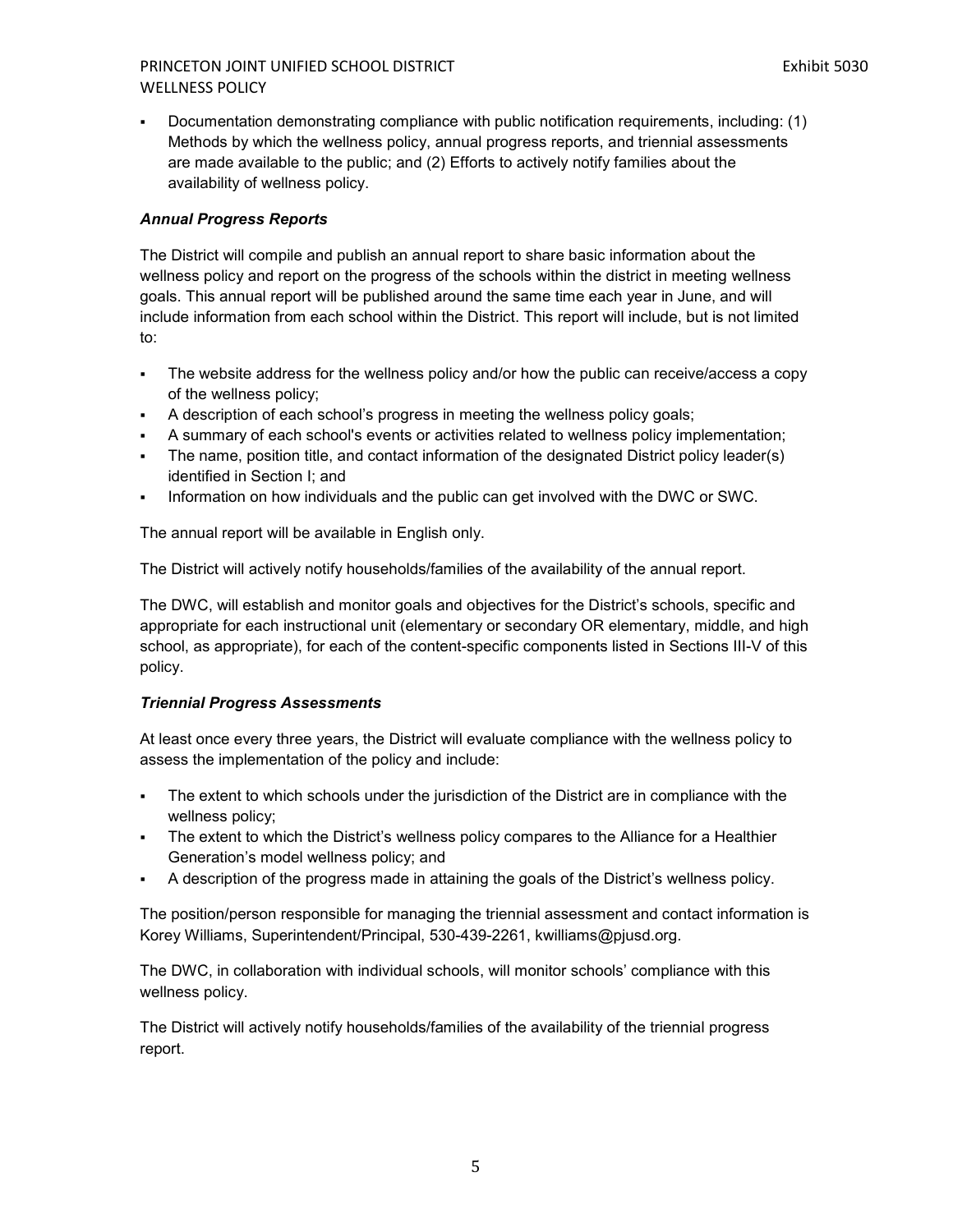#### *Revisions and Updating the Policy*

The DWC will update or modify the wellness policy based on the results of the annual progress reports and triennial assessments, and/or as District priorities change; community needs change; wellness goals are met; new health science, information, and technology emerges; and new Federal or state guidance or standards are issued. **The wellness policy will be assessed and updated as indicated at least every three years, following the triennial assessment.**

#### *Community Involvement, Outreach, and Communications*

The District is committed to being responsive to community input, which begins with awareness of the wellness policy. The District will actively communicate ways in which representatives of DWC and others can participate in the development, implementation, and periodic review and update of the wellness policy through a variety of means appropriate for that district. The District will also inform parents of the improvements that have been made to school meals and compliance with school meal standards, availability of child nutrition programs and how to apply, and a description of and compliance with Smart Snacks in School nutrition standards. The District will use electronic mechanisms, such as email or displaying notices on the district's website, as well as non-electronic mechanisms, such as newsletters, presentations to parents, or sending information home to parents, to ensure that all families are actively notified of the content of, implementation of, and updates to the wellness policy, as well as how to get involved and support the policy. The District will ensure that communications are culturally and linguistically appropriate to the community, and accomplished through means similar to other ways that the district and individual schools are communicating other important school information with parents.

The District will actively notify the public about the content of or any updates to the wellness policy annually, at a minimum. The District will also use these mechanisms to inform the community about the availability of the annual and triennial reports.

# <span id="page-6-0"></span>**III. Nutrition**

#### *School Meals*

Our school district is committed to serving healthy meals to children, with plenty of fruits, vegetables, whole grains, and fat-free and low-fat milk; moderate in sodium, low in saturated fat, and zero grams *trans* fat per serving (nutrition label or manufacturer's specification); and to meet the nutrition needs of school children within their calorie requirements. The school meal programs aim to improve the diet and health of school children, help mitigate childhood obesity, model healthy eating to support the development of lifelong healthy eating patterns, and support healthy choices while accommodating cultural food preferences and special dietary needs.

All schools within the District participate in USDA child nutrition programs, including the National School Lunch Program (NSLP), the School Breakfast Program (SBP). The District also operates additional nutrition-related programs and activities including an After School Program. All schools within the District are committed to offering school meals through the NSLP and SBP programs, and other applicable Federal child nutrition programs, that:

- Are accessible to all students;
- Are appealing and attractive to children;
- Are served in clean and pleasant settings;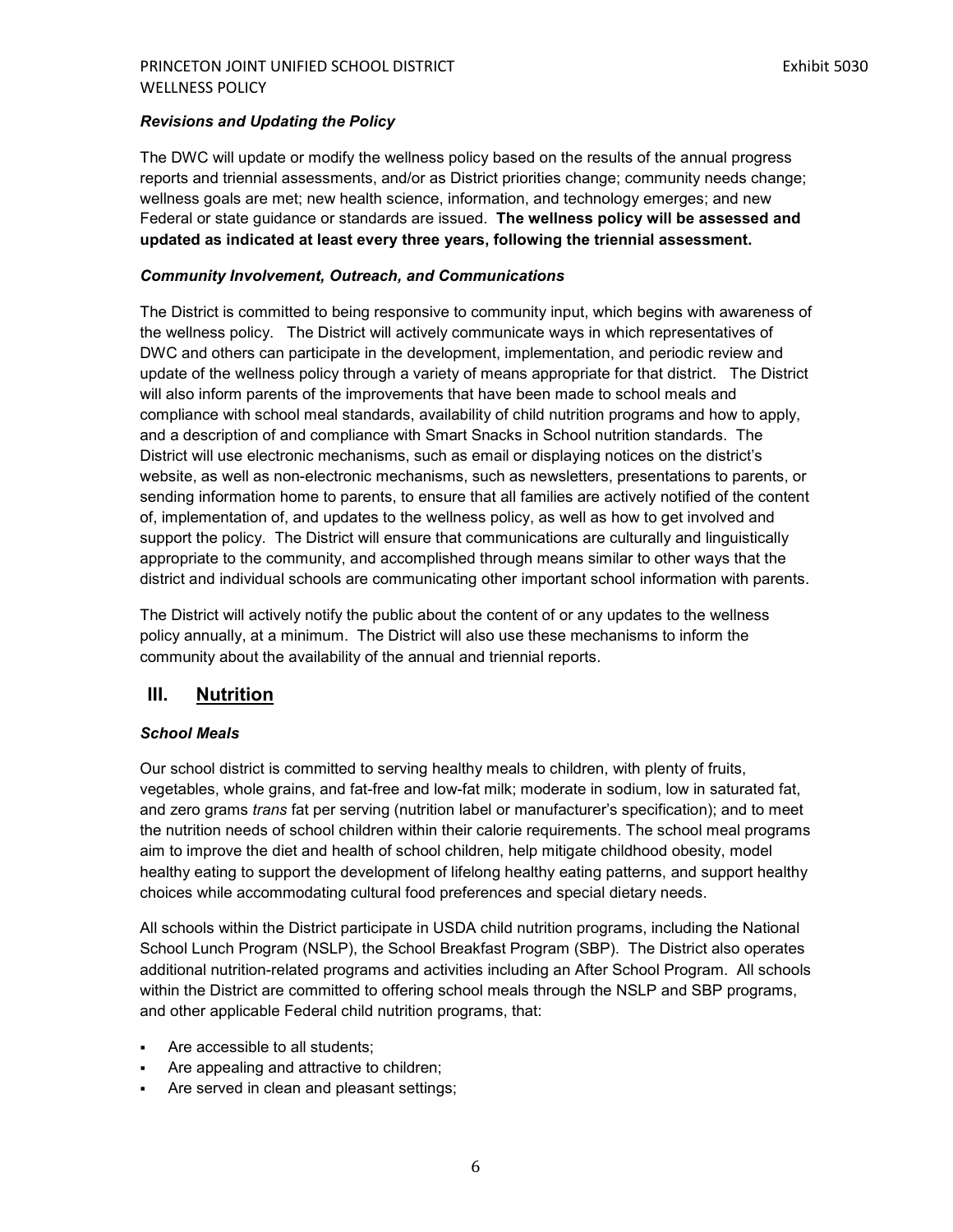- Meet or exceed current nutrition requirements established by local, state, and Federal statutes and regulations. (The District offers reimbursable school meals that meet [USDA](http://www.fns.usda.gov/school-meals/nutrition-standards-school-meals)  [nutrition standards.\)](http://www.fns.usda.gov/school-meals/nutrition-standards-school-meals)
- Promote healthy food and beverage choices using at least ten of the following [Smarter](http://smarterlunchrooms.org/ideas)  [Lunchroom techniques:](http://smarterlunchrooms.org/ideas)
	- − Whole fruit options are displayed in attractive bowls or baskets (instead of chaffing dishes or hotel pans)
	- − Sliced or cut fruit is available daily
	- − Daily fruit options are displayed in a location in the line of sight and reach of students
	- − All available vegetable options have been given creative or descriptive names
	- − Daily vegetable options are bundled into all grab and go meals available to students
	- − All staff members, especially those serving, have been trained to politely prompt students to select and consume the daily vegetable options with their meal
	- − White milk is placed in front of other beverages in all coolers
	- − Alternative entrée options (e.g., salad bar, yogurt parfaits, etc.) are highlighted on posters or signs within all service and dining areas
	- − A reimbursable meal can be created in any service area available to students (e.g., salad bars, snack rooms, etc.)
	- − Student surveys and taste testing opportunities are used to inform menu development, dining space decor, and promotional ideas
	- Student artwork is displayed in the service and/or dining areas
	- − Daily announcements are used to promote and market menu options

# *Staff Qualifications and Professional Development*

All school nutrition program directors, managers, and staff will meet or exceed hiring and annual continuing education/training requirements in the [USDA professional standards for child nutrition](http://www.fns.usda.gov/sites/default/files/CN2014-0130.pdf)  [professionals.](http://www.fns.usda.gov/sites/default/files/CN2014-0130.pdf) These school nutrition personnel will refer to [USDA's Professional Standards for](http://professionalstandards.nal.usda.gov/)  [School Nutrition Standards website](http://professionalstandards.nal.usda.gov/) to search for training that meets their learning needs.

#### *Water*

To promote hydration, free, safe, unflavored drinking water will be available to all students throughout the school day\* and throughout every school campus\* ("school campus" and "school day" are defined in the glossary). The District will make drinking water available where school meals are served during mealtimes. In addition, students will be allowed to bring and carry (approved) water bottles filled with only water with them throughout the day.

#### *Competitive Foods and Beverages*

The District will encourage the consumption of foods and beverages available to students on the school campus<sup>\*</sup> during the school day<sup>\*</sup> that support healthy eating. The foods and beverages sold and served outside of the school meal programs (i.e., "competitive" foods and beverages) will meet the USDA Smart Snacks in School nutrition standards, at a minimum. Smart Snacks aim to improve student health and well-being, increase consumption of healthful foods during the school day, and create an environment that reinforces the development of healthy eating habits. A summary of the standards and information are available at:

[http://www.fns.usda.gov/healthierschoolday/tools-schools-smart-snacks.](http://www.fns.usda.gov/healthierschoolday/tools-schools-smart-snacks) The Alliance for a Healthier Generation provides a set of tools to assist with implementation of Smart Snacks available at [www.healthiergeneration.org/smartsnacks.](http://www.healthiergeneration.org/smartsnacks)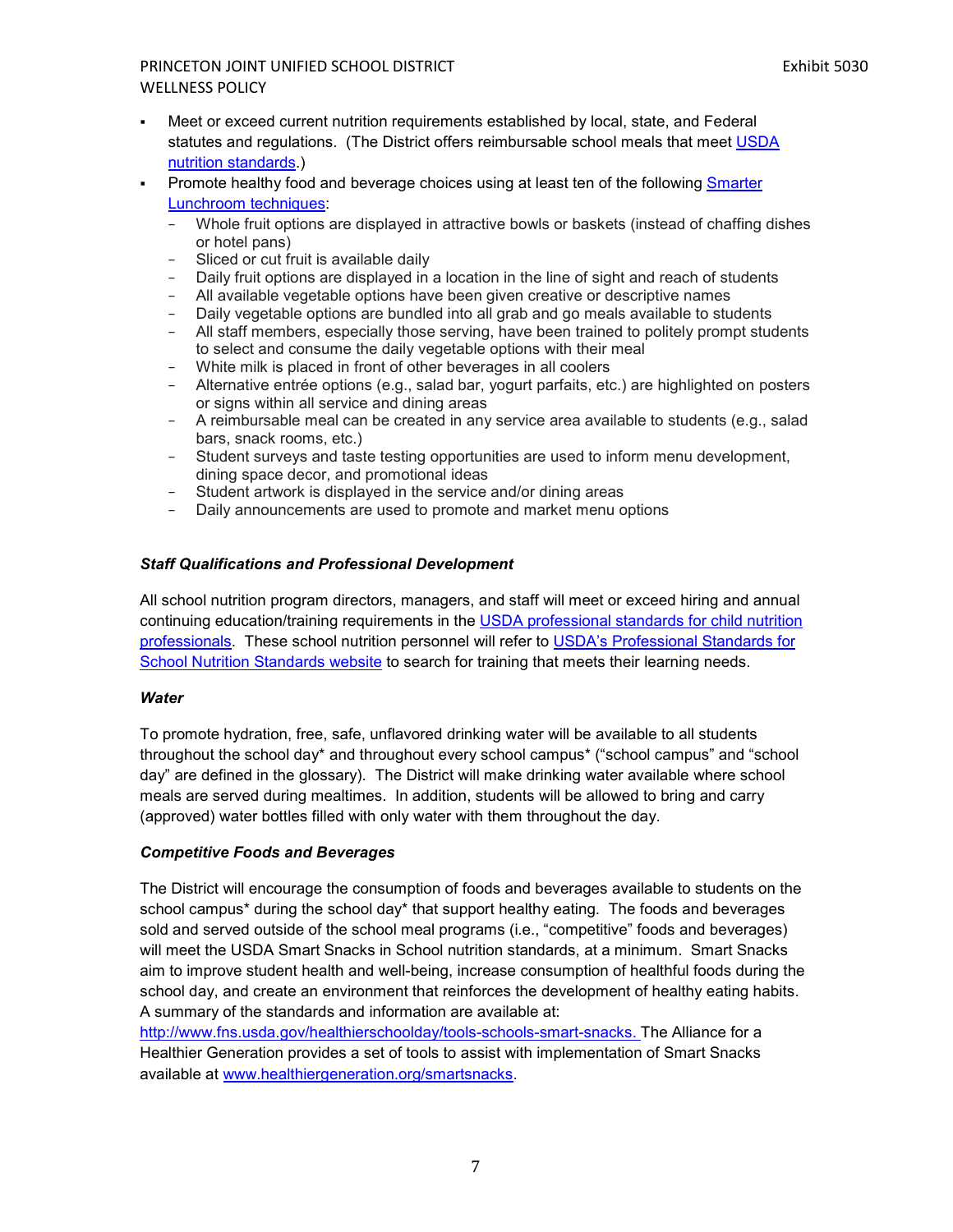To support healthy food choices and improve student health and well-being, all foods and beverages outside the reimbursable school meal programs that are sold to students on the school campus during the school day will meet or exceed the USDA Smart Snacks nutrition standards. These standards will apply in all locations and through all services where foods and beverages are sold, which may include, but are not limited to, a la carte options in cafeterias, vending machines, school stores, and snack or food carts.

#### *Celebrations and Rewards*

All foods offered on the school campus will meet or exceed the USDA Smart Snacks in School nutrition standards including through:

- 1. Celebrations and parties. The district will provide a list of healthy party ideas to parents and teachers, including non-food celebration ideas. Healthy party ideas from the [Alliance for a](https://www.healthiergeneration.org/take_action/schools/snacks_and_beverages/celebrations/)  [Healthier Generation](https://www.healthiergeneration.org/take_action/schools/snacks_and_beverages/celebrations/) and from the [USDA.](http://healthymeals.nal.usda.gov/local-wellness-policy-resources/wellness-policy-elements/healthy-celebrations)
- 2. Classroom snacks brought by parents. The District will provide to parents a list of foods and beverages [that meet Smart Snacks](https://www.healthiergeneration.org/live_healthier/eat_healthier/alliance_product_navigator/browse_products/?product_category_id=720) nutrition standards; and
- 3. Rewards and incentives. The District will provide teachers and other relevant school staff a [list of alternative ways to reward children.](https://www.healthiergeneration.org/take_action/schools/snacks_and_beverages/non-food_rewards/) Foods and beverages will not be used as a reward, or withheld as punishment for any reason, such as for performance or behavior. *[Meets HSP Silver]*

#### *Fundraising*

Foods and beverages that meet or exceed the USDA Smart Snacks in Schools nutrition standards may be sold through fundraisers on the school campus\* during the school day\*. The District will make available to parents and teachers a list of healthy fundraising ideas [*examples from the [Alliance for a Healthier Generation](https://www.healthiergeneration.org/take_action/schools/snacks_and_beverages/fundraisers/) and the [USDA](http://healthymeals.nal.usda.gov/local-wellness-policy-resources/wellness-policy-elements/healthy-fundraising)*].

#### *Nutrition Promotion*

Nutrition promotion and education positively influence lifelong eating behaviors by using evidence-based techniques and nutrition messages, and by creating food environments that encourage healthy nutrition choices and encourage participation in school meal programs. Students and staff will receive consistent nutrition messages throughout schools, classrooms, gymnasiums, and cafeterias. Nutrition promotion also includes marketing and advertising nutritious foods and beverages to students and is most effective when implemented consistently through a comprehensive and multi-channel approach by school staff and teachers, parents, students, and the community.

The District will promote healthy food and beverage choices for all students throughout the school campus, as well as encourage participation in school meal programs. This promotion will occur through at least:

- Implementing evidence-based healthy food promotion techniques through the school meal programs using **Smarter Lunchroom techniques**; and
- Promoting foods and beverages that meet the USDA Smart Snacks in School nutrition standards. Additional possible promotion techniques that the District and individual schools may use are available at [www.healthiergeneration.org/smartsnacks.](http://www.healthiergeneration.org/smartsnacks)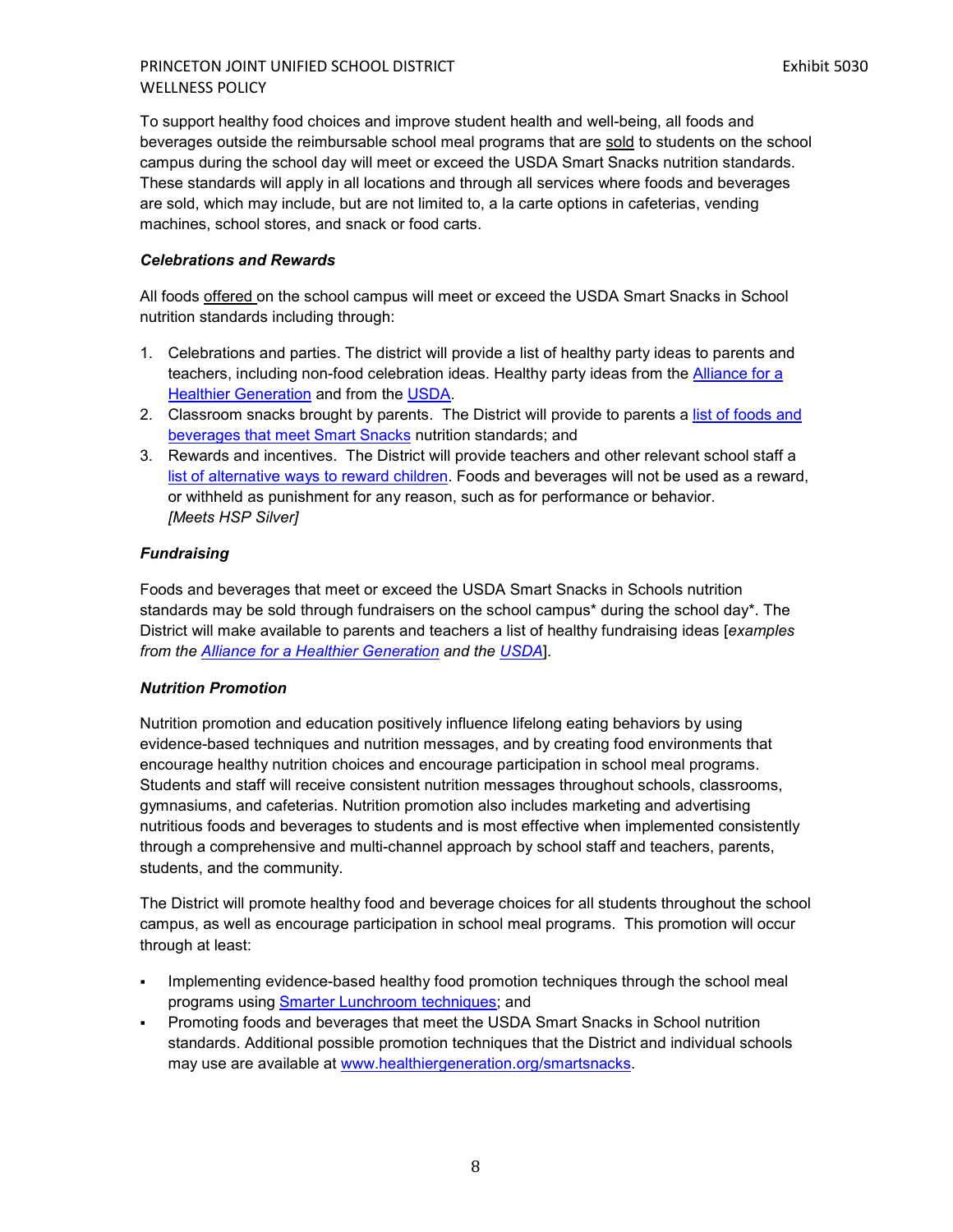# *Nutrition Education*

The District aims to teach, model, encourage, and support healthy eating by students. Schools will engage in nutrition promotion that:

- Is designed to provide students with the knowledge and skills necessary to promote and protect their health;
- Is part of not only health education classes, but also integrated into other classroom instruction through subjects such as math, science, language arts, social sciences, and elective subjects;
- Promote fruits, vegetables, whole-grain products, low-fat and fat-free dairy products, and healthy food preparation methods;
- Emphasize caloric balance between food intake and energy expenditure (promotes physical activity/exercise);
- The relationship between healthy eating and personal health and disease prevention
- Reading and using USDA's food labels
- Eating a variety of foods every day
- Balancing food intake and physical activity
- Choosing foods that are low in fat, saturated fat, and cholesterol and do not contain *trans* fat
- Choosing foods and beverages with little added sugars
- Eating more calcium-rich foods
- Preparing healthy meals and snacks
- Accepting body size differences
- **Food safety**
- Importance of water consumption
- Importance of eating breakfast
- Making healthy choices when eating at restaurants
- Social influences on healthy eating, including media, family, peers, and culture

#### *Food and Beverage Marketing in Schools*

The District is committed to providing a school environment that ensures opportunities for all students to practice healthy eating and physical activity behaviors throughout the school day while minimizing commercial distractions. The District strives to teach students how to make informed choices about nutrition, health, and physical activity. These efforts will be weakened if students are subjected to advertising on District property that contains messages inconsistent with the health information the District is imparting through nutrition education and health promotion efforts. It is the intent of the District to protect and promote student's health by permitting advertising and marketing for only those foods and beverages that are permitted to be sold on the school campus, consistent with the District's wellness policy.

Any foods and beverages marketed or promoted to students on the school campus\* during the school day\* will meet or exceed the USDA Smart Snacks in School nutrition standards.

# <span id="page-9-0"></span>**IV. Physical Activity**

Children and adolescents should participate in 60 minutes of physical activity every day. A substantial percentage of students' physical activity can be provided through a comprehensive, school-based physical activity program (CSPAP) that includes these components: physical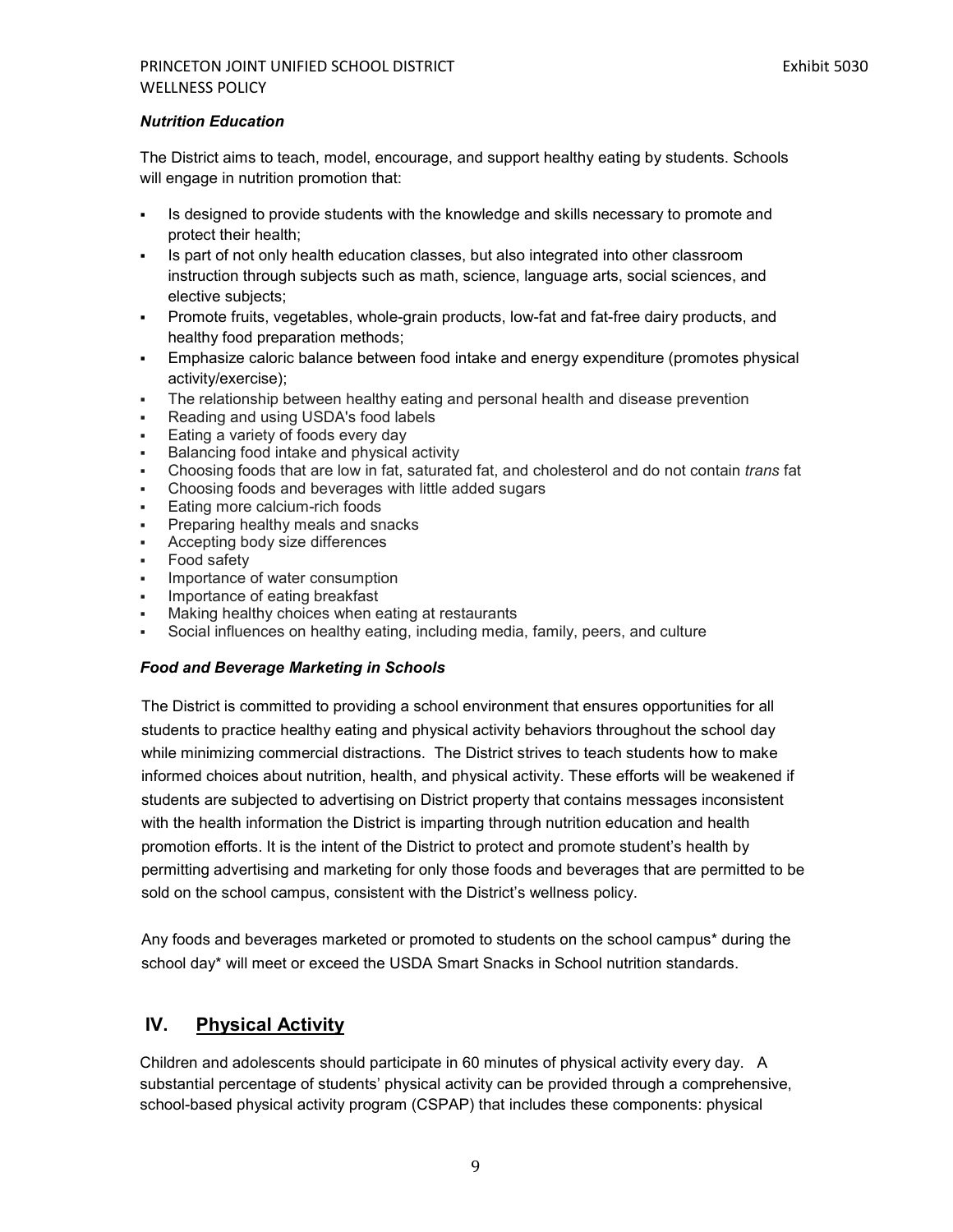education, recess, classroom-based physical activity, walk and bicycle to school, and out-ofschool time activities and the district is committed to providing these opportunities. Schools will ensure that these varied opportunities are in addition to, and not as a substitute for, physical education (addressed in "Physical Education" subsection).

Physical activity during the school day withheld as punishment for any reason will not exceed 20 minutes. This does not include participation on sports teams that have specific academic requirements. The district will provide teachers and other school staff with a [list of ideas](http://cspinet.org/new/pdf/constructive_classroom_rewards.pdf) for alternative ways to discipline students.

To the extent practicable, the District will ensure that its grounds and facilities are safe and that equipment is available to students to be active. The District will conduct necessary inspections and repairs.

## *Physical Education*

The District will provide students with physical education, using an age-appropriate, sequential physical education curriculum consistent with national and state standards for physical education. The physical education curriculum will promote the benefits of a physically active lifestyle and will help students develop skills to engage in lifelong healthy habits, as well as incorporate essential health education concepts (discussed in the "*Essential Physical Activity Topics in Health Education*" subsection).

All students will be provided equal opportunity to participate in physical education classes. The District will make appropriate accommodations to allow for equitable participation for all students and will adapt physical education classes and equipment as necessary.

All District **elementary students** in each grade will receive physical education as defined by California Education Code 51223a, currently "200 minutes each 10 schooldays." All District **secondary students** (middle and high school) are required to take the equivalent of one academic year of physical education.

The District physical education program will promote student physical fitness through individualized fitness and activity assessments (via the [Presidential Youth Fitness Program](http://www.pyfp.org/) or other appropriate assessment tool) and will use criterion-based reporting for each student.

#### *Essential Physical Activity Topics in Health Education*

The District will include in the health education curriculum the following essential topics on physical activity when health education is taught*:*

- The physical, psychological, or social benefits of physical activity
- How physical activity can contribute to a healthy weight
- How physical activity can contribute to the academic learning process
- Health-related fitness, that is, cardiovascular endurance, muscular endurance, muscular strength, flexibility, and body composition
- **Differences between physical activity, exercise, and fitness**
- Phases of an exercise session, that is, warm up, workout, and cool down
- Overcoming barriers to physical activity
- Decreasing sedentary activities, such as TV watching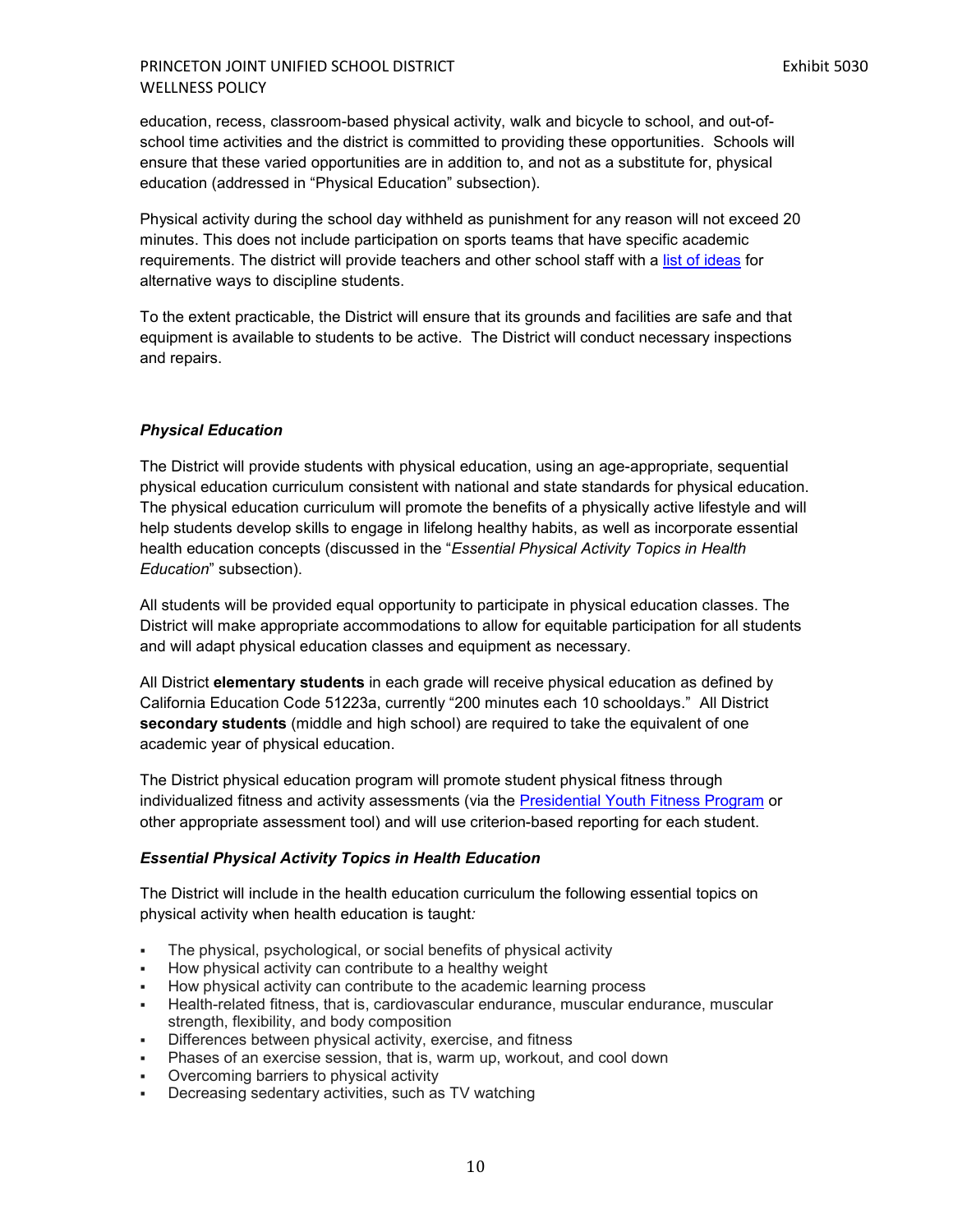- Opportunities for physical activity in the community
- Preventing injury during physical activity
- Weather-related safety, for example, avoiding heat stroke, hypothermia, and sunburn while being physically active
- How much physical activity is enough, that is, determining frequency, intensity, time, and type of physical activity
- Developing an individualized physical activity and fitness plan
- Monitoring progress toward reaching goals in an individualized physical activity plan
- Dangers of using performance-enhancing drugs, such as steroids
- How to find valid information or services related to physical activity and fitness
- How to influence, support, or advocate for others to engage in physical activity
- How to resist peer pressure that discourages physical activity

#### *Recess (Elementary)*

All elementary schools will offer at least **20 minutes of recess** on all or most days during the school year. This policy may be waived on early dismissal or late arrival days. If recess is offered before lunch, schools will have appropriate hand-washing facilities and/or hand-sanitizing mechanisms located just inside/outside the cafeteria to ensure proper hygiene prior to eating and students are required to use these mechanisms before eating. Hand-washing time, as well as time to put away coats/hats/gloves, will be built in to the recess transition period/timeframe before students enter the cafeteria.

**Outdoor recess** will be offered when weather is feasible for outdoor play

In the event that the school or district must conduct **indoor recess,** teachers and staff will follow the indoor recess guidelines that promote physical activity for students, to the extent practicable. Recess will complement, not substitute, physical education class. Recess monitors or teachers will encourage students to be active, and will serve as role models by being physically active alongside the students whenever feasible.

#### *Physical Activity Breaks (Elementary and Secondary)*

The District recognizes that students are more attentive and ready to learn if provided with periodic breaks when they can be physically active or stretch. Thus, students will be offered **periodic opportunities** to be active or to stretch throughout the day on all or most days during a typical school week. The District recommends teachers provide short (3-5 minute) physical activity breaks to students during and between classroom time. These physical activity breaks will complement, not substitute, for physical education class, recess, and class transition periods.

#### *Active Academics*

Teachers will incorporate movement and kinesthetic learning approaches into "core" subject instruction when possible (e.g., science, math, language arts, social studies, and others) and do their part to limit sedentary behavior during the school day.

The District will support classroom teachers incorporating physical activity and employing kinesthetic learning approaches into core subjects.

Teachers will serve as role models by being physically active alongside the students whenever feasible.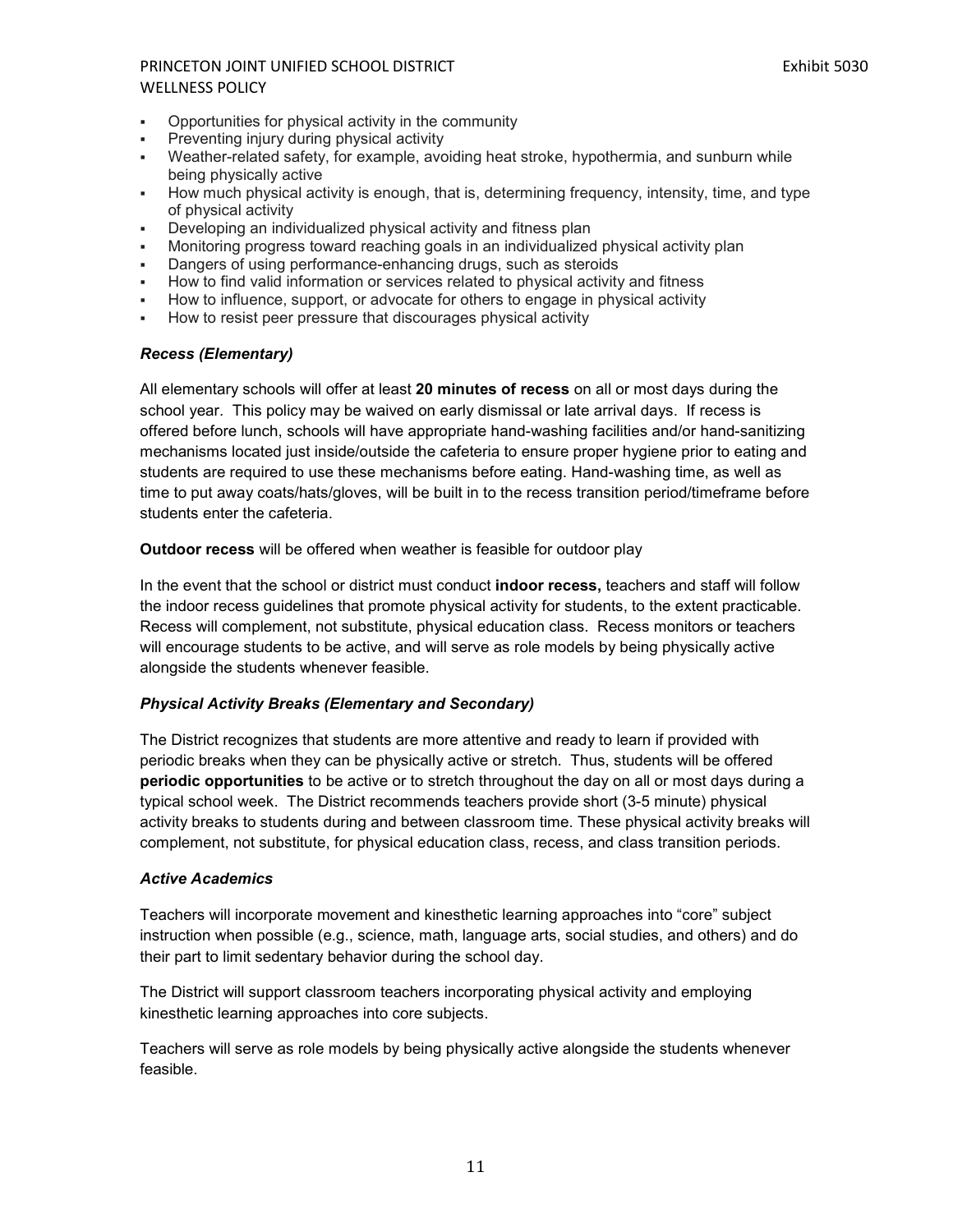#### *Before and After School Activities*

The District offers opportunities for students to participate in physical activity either before and/or after the school day (or both) through a variety of methods. The District will encourage students to be physically active before and after school by:

Promoting physical activities in the after school program and encouraging participation in sporting events.

#### *Active Transport*

The District will support active transport to and from school, such as walking or biking. The District will encourage this behavior by engaging in *four or more* of the activities below; including but not limited to:

- Designation of safe or preferred routes to school
- Promotional activities such as participation in International Walk to School Week, National Walk and Bike to School Week
- Secure storage facilities for bicycles and helmets (e.g., shed, cage, fenced area)
- **Instruction on walking/bicycling safety provided to students**
- Promotion of safe routes program to students, staff, and parents via newsletters, websites, local newspaper
- Crossing guards are used
- **Crosswalks exist on streets leading to schools**
- Walking school buses are used
- Documentation of number of children walking and or biking to and from school
- Creation and distribution of maps of school environment (e.g., sidewalks, crosswalks, roads, pathways, bike racks, etc.)

# <span id="page-12-0"></span>**V. Other Activities that Promote Student Wellness**

The District will encourage wellness activities across the entire school setting, not just in the cafeteria, other food and beverage venues, and physical activity facilities. The District will encourage other initiatives related to physical activity, physical education, nutrition, and other wellness components so all efforts are complementary, not duplicative, and work towards the same set of goals and objectives promoting student well-being, optimal development, and strong educational outcomes.

Schools in the District are encouraged to coordinate content across curricular areas that promote student health, such as teaching nutrition concepts in mathematics, with consultation provided by either the school or the District's curriculum experts.

All efforts related to obtaining federal, state, or association recognition for efforts, or grants/funding opportunities for healthy school environments will be coordinated with and complementary of the wellness policy, including but not limited to ensuring the involvement of the DWC/SWC.

#### *Community Partnerships*

The District will encourage relationships with community partners (i.e. hospitals, universities/colleges, local businesses, etc.) in support of this wellness policy's implementation.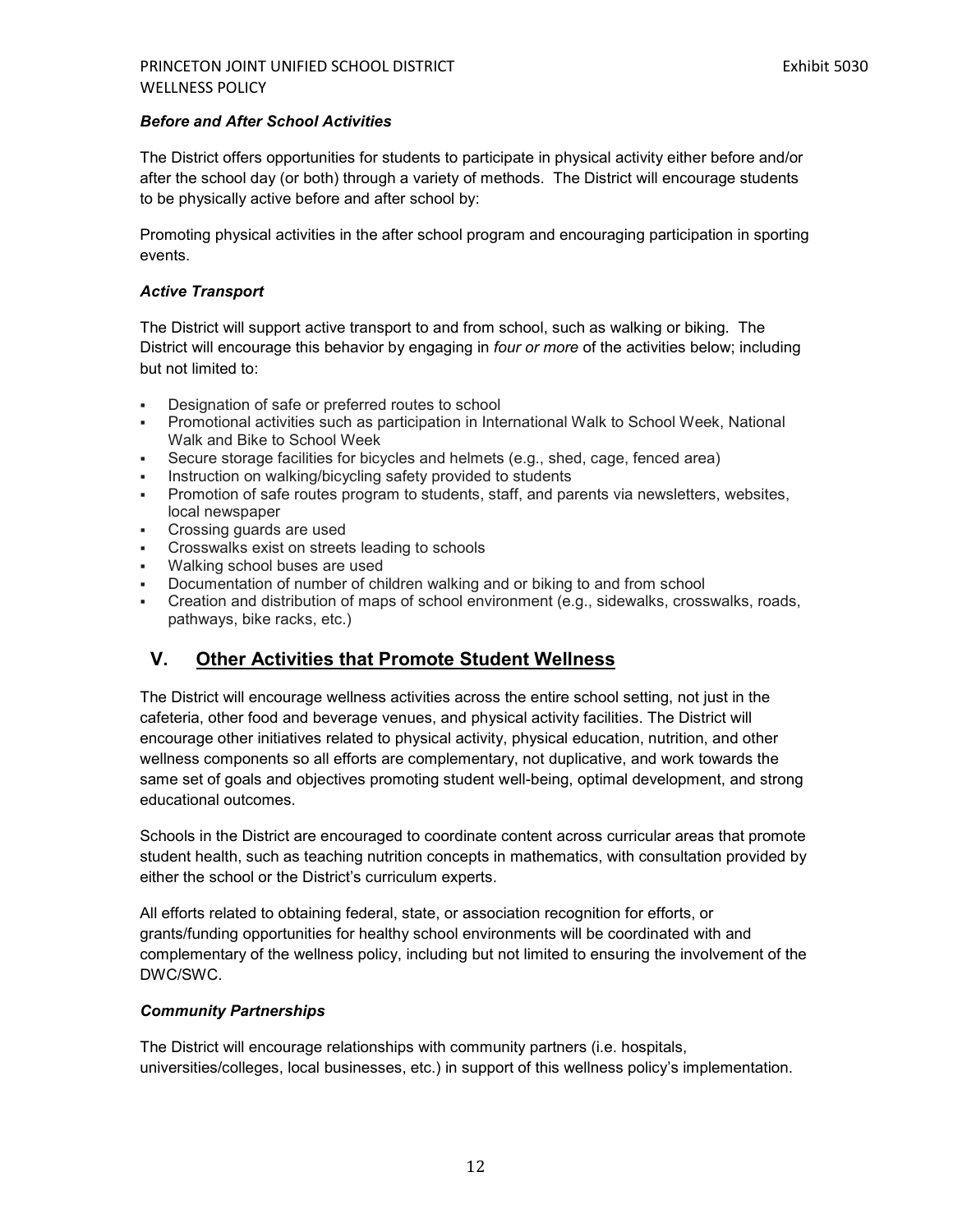#### *Professional Learning*

When feasible, the District will offer annual professional learning opportunities and resources for staff to increase knowledge and skills about promoting healthy behaviors in the classroom and school (e.g., increasing the use of kinesthetic teaching approaches or incorporating nutrition lessons into math class). Professional learning will help District staff understand the connections between academics and health and the ways in which health and wellness are integrated into ongoing district reform or academic improvement plans/efforts.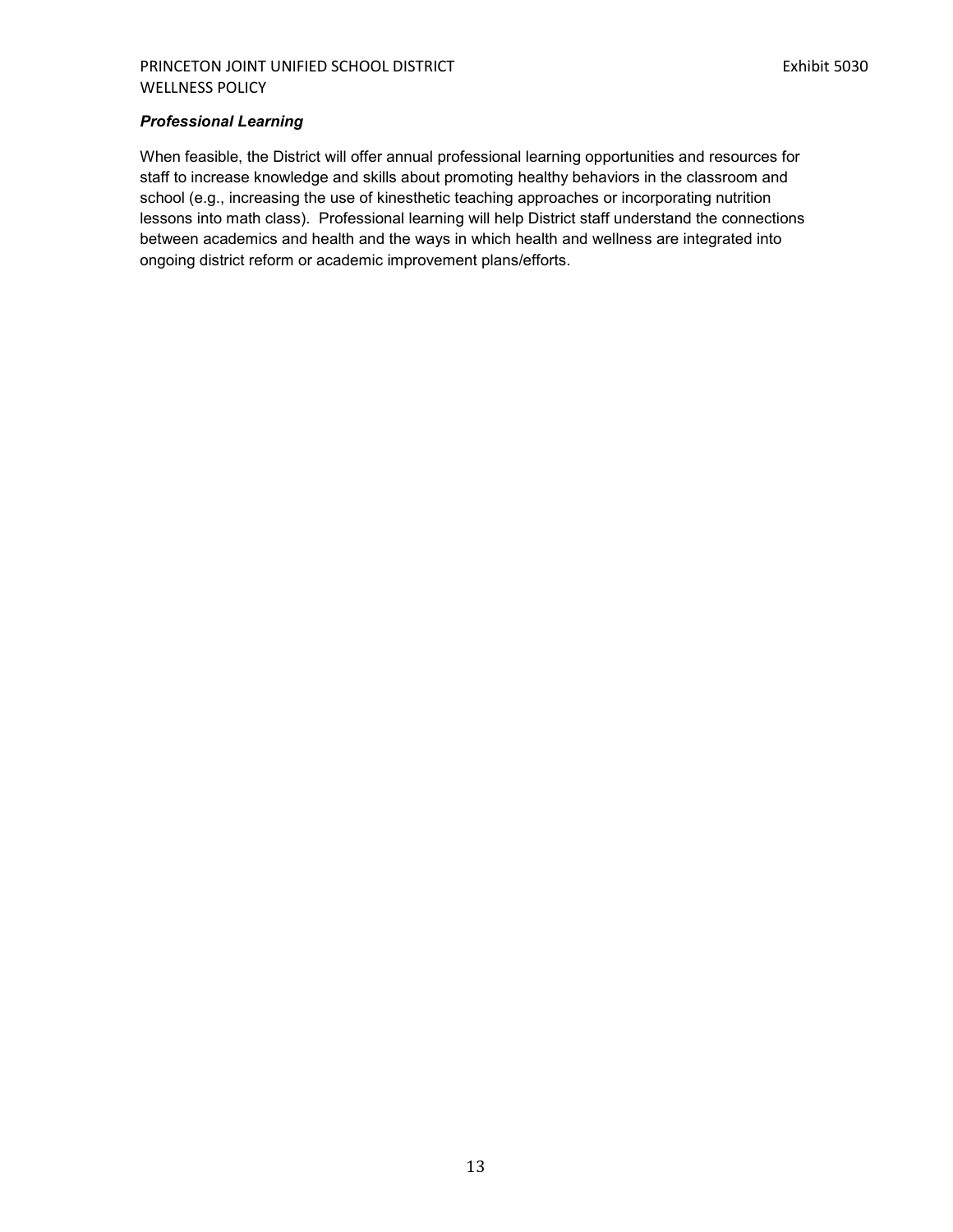#### PRINCETON JOINT UNIFIED SCHOOL DISTRICT **EXHIBIT EXAMPLE 2008** Exhibit 5030 WELLNESS POLICY

# <span id="page-14-0"></span>*Glossary:*

**Extended School Day** - time during before and afterschool activities that includes clubs, intramural sports, band and choir practice, drama rehearsals, etc.

**School Campus** - areas that are owned or leased by the school and used at any time for schoolrelated activities such as the school building or on the school campus, including on the outside of the school building, school buses or other vehicles used to transport students, athletic fields, and stadiums (e.g. on scoreboards, coolers, cups, and water bottles), or parking lots.

**School Day** - midnight the night before to 30 minutes after the end of the instructional day.

**Triennial** – recurring every three years.